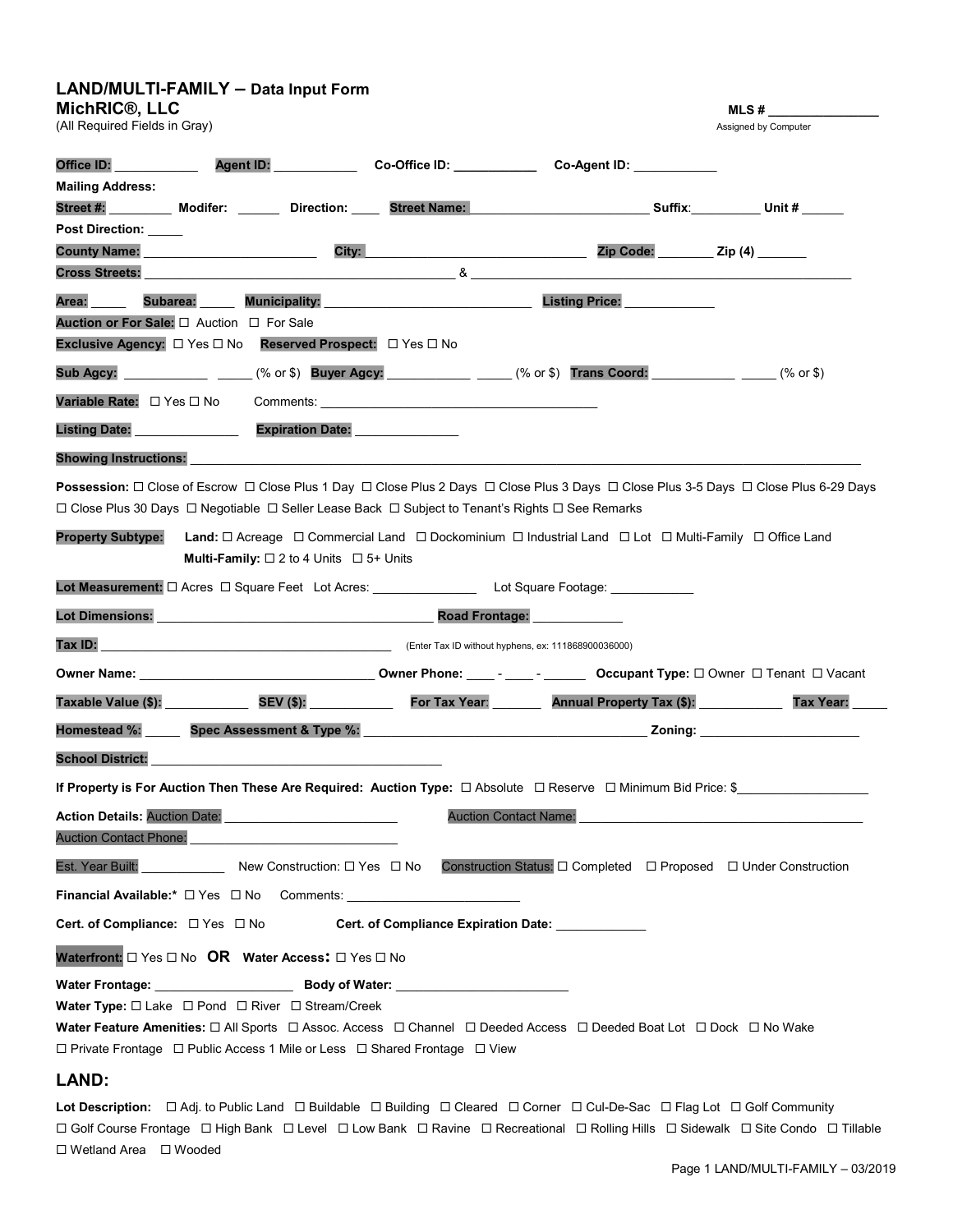## LAND/MULTI-FAMILY – Data Input Form

MichRIC®, LLC

(All Required Fields in Gray)

#### Out Building:

 $\Box$  Barn  $\Box$  Boathouse  $\Box$  Greenhouse  $\Box$  Hangar  $\Box$  Pole Barn  $\Box$  Stable  $\Box$  Storage Shed  $\Box$  Other

**Street Type:**  $\Box$  Easement  $\Box$  Paved  $\Box$  Private  $\Box$  Public  $\Box$  Seasonal  $\Box$  Unpaved

Utilities Available At Street: Broadband Cable Electric Natural Gas Public Sewer Public Water Storm Sewer  $\Box$  Telephone  $\Box$  None

Utilities Attached: Electric Natural Gas Public Sewer Public Water Septic Telephone Line Well None

Terms Available:  $\Box$  2<sup>nd</sup> Mortgage  $\Box$  Assumable  $\Box$  Build to Suit  $\Box$  Cash  $\Box$  Cash/Conventional  $\Box$  FHA  $\Box$  Land Contract  $\Box$  MSHDA □ Purch Money Mtg □ Rural Development □ Tax Def Exchange □ VA □ Other

Mineral Rights:  $\Box$  Available  $\Box$  No  $\Box$  Partial  $\Box$  Unknown  $\Box$  Yes

Association Amenities:  $\Box$  Airport Land. Strip  $\Box$  Baseball Diamond  $\Box$  Beach Area  $\Box$  Cable TV  $\Box$  Campground  $\Box$  Clubhouse  $\Box$  Detached Unit End Unit Fitness Center Golf Membership Hot Tub Interior Unit Library Meeting Room Pets Allowed Pool Indoor Pool Outdoor Restaurant/Bar Sauna Security Skiing Storage Tennis Other Boat Launch

Approx. Assoc. Fee: \$\_\_\_\_\_\_\_\_\_\_ Assoc. Buy in Fee: \$\_\_\_\_\_\_\_\_ Assoc. Fee Payable: □ Monthly □ Quarterly □ Semi-Annual □ Annually □ Other Assoc. Fee Includes:  $\Box$  Cable/Satellite  $\Box$  Electric  $\Box$  Heat  $\Box$  Lawn/Yard Care  $\Box$  Sewer  $\Box$  Snow Removal  $\Box$  Trash  $\Box$  Water  $\Box$  None  $\Box$  Other

Sale Conditions:  $\Box$  REO/Bank Owned  $\Box$  Short Sale Possible  $\Box$  None  $\Box$  Other

**Documents at Listing Office:**  $\Box$  Aerial Photo  $\Box$  Plat Map  $\Box$  Survey  $\Box$  Traffic Study  $\Box$  Other

For Office, Commercial and Industrial Land Send to Economic Development Organizations:  $\Box$  MEDC  $\Box$  SWMI First Region 5

### MULTI-FAMILY:

#### Basement:  $\Box$  Yes  $\Box$  No

Total Units: # of Different Floor Plans This number controls the number of units that will be described under "Details" tab

Total Buildings: \_\_\_\_\_\_ Total Approx. Sq. Ft. All Bldgs: \_\_\_\_\_\_\_\_\_\_\_\_\_\_ Total Parking Spaces:

#### Accessibility Features:  $\Box$  Yes  $\Box$  No

Features Available:  $\Box$  36 in. Entrance Door  $\Box$  36 in. or + Hallway  $\Box$  42 in. or + Hallway  $\Box$  Accessible Bath Sink  $\Box$  Accessible Elect Ctrls Accessible Kitchen Sink Accessible M. Flr. Half Bath Accessible Mn. Flr. Bdrm Accessible Mn. Flr. Full Bath Covered Entrance □ Covered Ramp □ Grab Bar Mn Flr Bath □ Lever Door Handles □ Low Threshold Shower □ No-Step Entrance □ Ramped Entrance □ Rocker Light Switches

Exterior Material:  $\Box$  Aluminum Siding  $\Box$  Block  $\Box$  Brick  $\Box$  Concrete  $\Box$  Hard/Plank/Cement Board  $\Box$  ICF (Insulated Concrete Forms)  $\Box$  Log Shingle Stone Structural Insulated Panels (SIP) Stucco Vinyl Siding Wood Siding Other Roof:  $\Box$  Composition  $\Box$  Metal  $\Box$  Rubber  $\Box$  Slate  $\Box$  Stone  $\Box$  Tile  $\Box$  Wood  $\Box$  Other

Substructure:  $\Box$  Crawl Space  $\Box$  Daylight  $\Box$  Full Basement  $\Box$  Michigan Basement  $\Box$  Partial Basement  $\Box$  Slab  $\Box$  Walkout  $\Box$  Other

Lot Description:  $\Box$  Adj. to Public Land  $\Box$  Corner  $\Box$  Cul-de-sac  $\Box$  Flag Lot  $\Box$  Golf Community  $\Box$  Golf Course Frontage  $\Box$  Level  $\Box$  Ravine □ Recreational □ Rolling Hills □ Sidewalk □ Tillable □ Wetland Area □ Wooded Sewer:  $\Box$  Public  $\Box$  Septic System  $\Box$  None Water:  $\Box$  Public  $\Box$  Well  $\Box$  None

Utilities Attached:  $\Box$  Cable  $\Box$  Electric  $\Box$  Extra Well  $\Box$  Natural Gas  $\Box$  Telephone Line  $\Box$  Propane

Utilities Available At Street:  $\Box$  Broadband  $\Box$  Cable  $\Box$  Electric  $\Box$  Natural Gas  $\Box$  Public Sewer  $\Box$  Public Water  $\Box$  Storm Sewer  $\Box$  Telephone Line  $\Box$  None

Extras:  $\Box$  Carports  $\Box$  Club House  $\Box$  Elevator  $\Box$  Garages  $\Box$  Laundry Facility  $\Box$  Pool  $\Box$  Sep Electric Meter  $\Box$  Sep Gas Meter  $\square$  Sep Water Meter  $\square$  Tenant Storage  $\square$  Tennis Court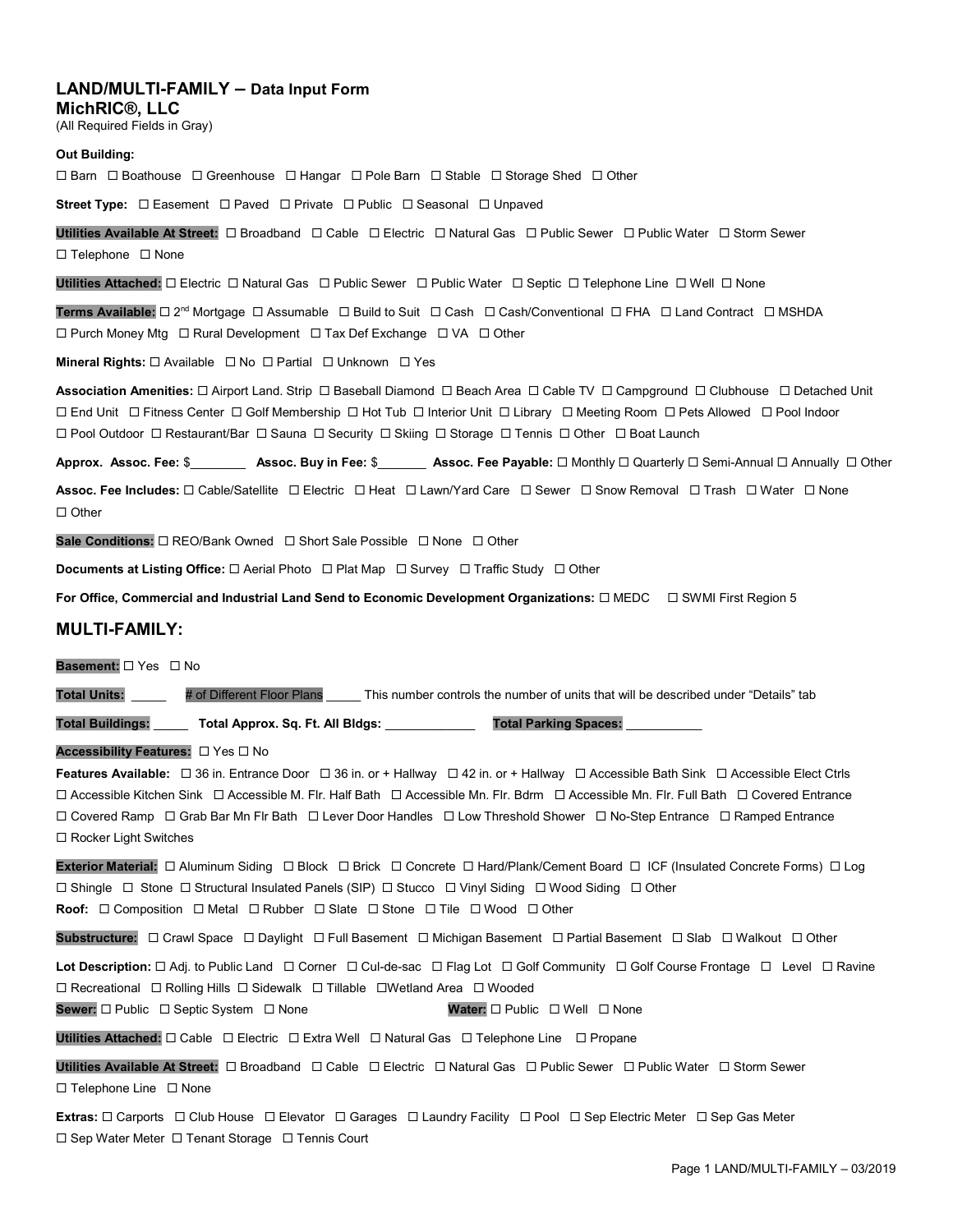### LAND/MULTI-FAMILY – Data Input Form

MichRIC®, LLC

(All Required Fields in Gray)

Owner Pays: □ Electricity □ Gas □ Sewer □ Trash Collection □ Water □ None

**Tenant Pays:**  $\Box$  Electricity  $\Box$  Gas  $\Box$  Sewer  $\Box$  Trash Collection  $\Box$  Water  $\Box$  None

Heat Source:  $\Box$  Electric  $\Box$  Geothermal  $\Box$  Natural Gas  $\Box$  Oil  $\Box$  Propane  $\Box$  Solar  $\Box$  Wood  $\Box$  None

Heat Type:  $\Box$  Baseboard  $\Box$  Forced Air  $\Box$  Gravity  $\Box$  Heat Pump  $\Box$  Hot Water  $\Box$  Outdoor Furnace  $\Box$  Radiant  $\Box$  Space Heater  $\square$  Steam  $\square$  Wall Furnace  $\square$  Wood/Pellet Stove  $\square$  None

Air Conditioning:  $\square$  Central  $\square$  Wall Unit  $\square$  Window Unit  $\square$  None

**Driveway:**  $\Box$  Easement  $\Box$  Paved  $\Box$  Shared  $\Box$  Shared Unpaved  $\Box$  Unpaved

**Street Type:**  $\Box$  Easement  $\Box$  Paved  $\Box$  Private  $\Box$  Public  $\Box$  Seasonal  $\Box$  Unpaved

Association Amenities:  $\Box$  Airport Land. Strip  $\Box$  Baseball Diamond  $\Box$  Beach Area  $\Box$ Cable TV  $\Box$  Campground  $\Box$  Clubhouse  $\Box$  Detached Unit End Unit Fitness Center Golf Membership Hot Tub Interior Unit Library Meeting Room Pets Allowed Pool Outdoor  $\Box$  Pool Indoor  $\Box$  Restaurant/Bar  $\Box$  Sauna  $\Box$  Security  $\Box$  Skiing  $\Box$  Storage  $\Box$  Tennis  $\Box$  Other

| Annual Insurance:  | <b>Annual Maintenance:</b> |  |
|--------------------|----------------------------|--|
| Annual Mgmt. Fees: | <b>Annual Utilities:</b>   |  |
| Gross Op. Inc:     | Net Op. Inc:               |  |
| Total Expense:     |                            |  |

#### UNIT MANAGEMENT FOR MULTI-FAMILY

| $\Box$ Pool Indoor $\Box$ Restaurant/Bar $\Box$ Sauna $\Box$ Security $\Box$ Sting $\Box$ Storage $\Box$ Tennis $\Box$ Other                                                                   |  |                                                                                                                                                                                                                                                                                                                                                                                                                                   |                |              |                 |                                  |          |                            |         |            |                   |                      |           |        |               |            |              |                                          |                      |              |
|------------------------------------------------------------------------------------------------------------------------------------------------------------------------------------------------|--|-----------------------------------------------------------------------------------------------------------------------------------------------------------------------------------------------------------------------------------------------------------------------------------------------------------------------------------------------------------------------------------------------------------------------------------|----------------|--------------|-----------------|----------------------------------|----------|----------------------------|---------|------------|-------------------|----------------------|-----------|--------|---------------|------------|--------------|------------------------------------------|----------------------|--------------|
| Approx. Assoc. Fee: \$__________ Assoc. Buy in Fee: \$________ Assoc. Fee Payable: □ Monthly □ Quarterly □ Semi-Annual □ Annually □ Other                                                      |  |                                                                                                                                                                                                                                                                                                                                                                                                                                   |                |              |                 |                                  |          |                            |         |            |                   |                      |           |        |               |            |              |                                          |                      |              |
| Assoc. Fee Includes: □ Cable/Satellite □ Electric □ Heat □ Lawn/Yard Care □ Sewer □ Snow Removal □ Trash □ Water<br>$\Box$ None $\Box$ Other                                                   |  |                                                                                                                                                                                                                                                                                                                                                                                                                                   |                |              |                 |                                  |          |                            |         |            |                   |                      |           |        |               |            |              |                                          |                      |              |
| Mineral Rights: $\Box$ Available $\Box$ No $\Box$ Partial $\Box$ Yes $\Box$ Unknown                                                                                                            |  |                                                                                                                                                                                                                                                                                                                                                                                                                                   |                |              |                 |                                  |          |                            |         |            |                   |                      |           |        |               |            |              |                                          |                      |              |
| Terms Available: □ 2 <sup>nd</sup> Mortgage □ Assumable □ Cash Only □ Cash/Conventional □ FHA □ Land Contract □ MSHDA □ Purch Money Mtg<br>□ Rural Development □ Tax Def Exchange □ VA □ Other |  |                                                                                                                                                                                                                                                                                                                                                                                                                                   |                |              |                 |                                  |          |                            |         |            |                   |                      |           |        |               |            |              |                                          |                      |              |
|                                                                                                                                                                                                |  |                                                                                                                                                                                                                                                                                                                                                                                                                                   |                |              |                 |                                  |          |                            |         |            |                   |                      |           |        |               |            |              |                                          |                      |              |
| Income & Expense:                                                                                                                                                                              |  |                                                                                                                                                                                                                                                                                                                                                                                                                                   |                |              |                 |                                  |          |                            |         |            |                   |                      |           |        |               |            |              |                                          |                      |              |
| <b>Annual Insurance:</b>                                                                                                                                                                       |  |                                                                                                                                                                                                                                                                                                                                                                                                                                   |                |              |                 |                                  |          | <b>Annual Maintenance:</b> |         |            |                   |                      |           |        |               |            |              |                                          |                      |              |
| <b>Annual Mgmt. Fees:</b>                                                                                                                                                                      |  |                                                                                                                                                                                                                                                                                                                                                                                                                                   |                |              |                 |                                  |          | <b>Annual Utilities:</b>   |         |            |                   |                      |           |        | $\frac{1}{2}$ |            |              |                                          |                      |              |
| Gross Op. Inc:                                                                                                                                                                                 |  |                                                                                                                                                                                                                                                                                                                                                                                                                                   |                |              |                 |                                  |          | Net Op. Inc:               |         |            |                   |                      |           |        |               |            |              |                                          |                      |              |
| <b>Total Expense:</b>                                                                                                                                                                          |  |                                                                                                                                                                                                                                                                                                                                                                                                                                   |                |              |                 |                                  |          |                            |         |            |                   |                      |           |        |               |            |              |                                          |                      |              |
| <b>Total Units:</b>                                                                                                                                                                            |  |                                                                                                                                                                                                                                                                                                                                                                                                                                   |                |              |                 | UNIT MANAGEMENT FOR MULTI-FAMILY |          |                            |         |            |                   |                      |           |        |               |            |              |                                          |                      |              |
|                                                                                                                                                                                                |  |                                                                                                                                                                                                                                                                                                                                                                                                                                   |                |              |                 |                                  |          |                            |         |            |                   | <b>UNIT FEATURES</b> |           |        |               |            |              |                                          |                      |              |
| Unit Description                                                                                                                                                                               |  | $\begin{array}{c}\n\frac{1}{2} \\ \frac{1}{2} \\ \frac{1}{2} \\ \frac{1}{2} \\ \frac{1}{2} \\ \frac{1}{2} \\ \frac{1}{2} \\ \frac{1}{2} \\ \frac{1}{2} \\ \frac{1}{2} \\ \frac{1}{2} \\ \frac{1}{2} \\ \frac{1}{2} \\ \frac{1}{2} \\ \frac{1}{2} \\ \frac{1}{2} \\ \frac{1}{2} \\ \frac{1}{2} \\ \frac{1}{2} \\ \frac{1}{2} \\ \frac{1}{2} \\ \frac{1}{2} \\ \frac{1}{2} \\ \frac{1}{2} \\ \frac{1}{2} \\ \frac{1}{2} \\ \frac{1$ | Occupied (Y/N) | Monthly Rent | <b>Bedrooms</b> | # Baths                          | A/C Unit | Barrier Free               | Carport | Cental Air | <b>Deck/Patio</b> | Dishwasher           | Fireplace | Garage | Garb Disp     | Range/Oven | Refrigerator | System<br>Heat<br>$\overline{\text{se}}$ | Hookup<br><b>O/M</b> | Washer/Dryer |
|                                                                                                                                                                                                |  |                                                                                                                                                                                                                                                                                                                                                                                                                                   |                |              |                 |                                  |          |                            |         |            |                   |                      |           |        |               |            |              |                                          |                      |              |
|                                                                                                                                                                                                |  |                                                                                                                                                                                                                                                                                                                                                                                                                                   |                |              |                 |                                  |          |                            |         |            |                   |                      |           |        |               |            |              |                                          |                      |              |
|                                                                                                                                                                                                |  |                                                                                                                                                                                                                                                                                                                                                                                                                                   |                |              |                 |                                  |          |                            |         |            |                   |                      |           |        |               |            |              |                                          |                      |              |
|                                                                                                                                                                                                |  |                                                                                                                                                                                                                                                                                                                                                                                                                                   |                |              |                 |                                  |          |                            |         |            |                   |                      |           |        |               |            |              |                                          |                      |              |

**EXPORT:** Public Viewable:  $\Box$  Yes  $\Box$  No Show Address to Public:  $\Box$  Yes  $\Box$  No Show AVM to Public:  $\Box$  Yes  $\Box$  No VOW Public Comments:  $\Box$  Yes  $\Box$  No Send to: REALTOR.com:  $\Box$  Yes  $\Box$  No MichRIC:  $\Box$  Yes  $\Box$  No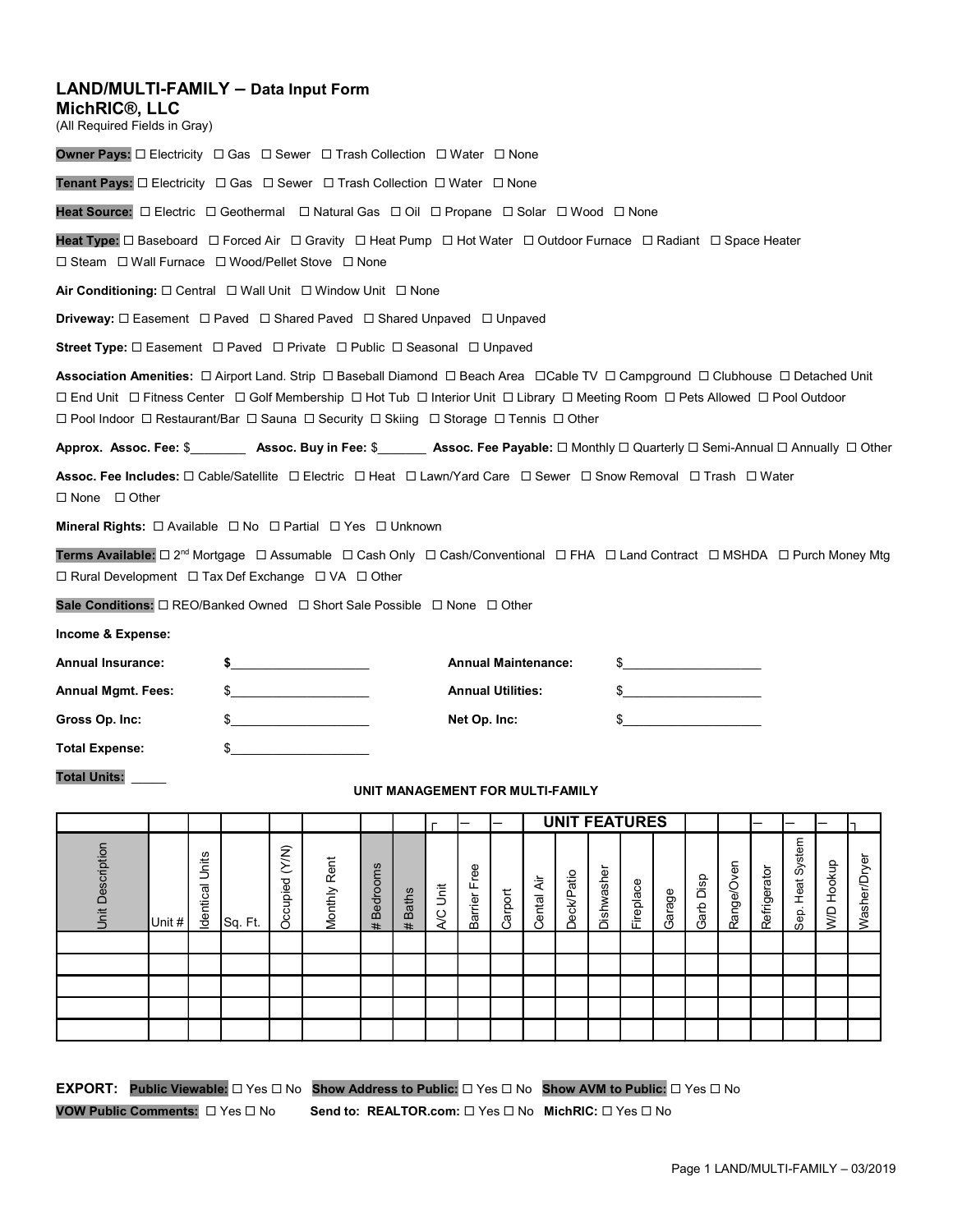# LAND/MULTI-FAMILY - Data Input Form MichRIC®, LLC<br>(All Required Fields in Gray)

| Marketing Remarks (Maximum of 800 Characters) These will appear on the Internet |  |  |  |  |  |  |  |
|---------------------------------------------------------------------------------|--|--|--|--|--|--|--|
|                                                                                 |  |  |  |  |  |  |  |
|                                                                                 |  |  |  |  |  |  |  |
|                                                                                 |  |  |  |  |  |  |  |
|                                                                                 |  |  |  |  |  |  |  |
|                                                                                 |  |  |  |  |  |  |  |
|                                                                                 |  |  |  |  |  |  |  |
|                                                                                 |  |  |  |  |  |  |  |
|                                                                                 |  |  |  |  |  |  |  |
|                                                                                 |  |  |  |  |  |  |  |
|                                                                                 |  |  |  |  |  |  |  |
|                                                                                 |  |  |  |  |  |  |  |
|                                                                                 |  |  |  |  |  |  |  |
|                                                                                 |  |  |  |  |  |  |  |
|                                                                                 |  |  |  |  |  |  |  |

| Supplement Remarks (Maximum of 10,000 Characters) These will appear as "more" at the end of Marketing Remarks and as a separate requested page when printing reports. Attach an additional page if necessary. |  |  |  |  |  |
|---------------------------------------------------------------------------------------------------------------------------------------------------------------------------------------------------------------|--|--|--|--|--|
|                                                                                                                                                                                                               |  |  |  |  |  |
|                                                                                                                                                                                                               |  |  |  |  |  |
|                                                                                                                                                                                                               |  |  |  |  |  |
|                                                                                                                                                                                                               |  |  |  |  |  |
|                                                                                                                                                                                                               |  |  |  |  |  |
|                                                                                                                                                                                                               |  |  |  |  |  |
|                                                                                                                                                                                                               |  |  |  |  |  |
|                                                                                                                                                                                                               |  |  |  |  |  |
|                                                                                                                                                                                                               |  |  |  |  |  |
|                                                                                                                                                                                                               |  |  |  |  |  |
|                                                                                                                                                                                                               |  |  |  |  |  |
|                                                                                                                                                                                                               |  |  |  |  |  |
|                                                                                                                                                                                                               |  |  |  |  |  |
|                                                                                                                                                                                                               |  |  |  |  |  |
|                                                                                                                                                                                                               |  |  |  |  |  |

٦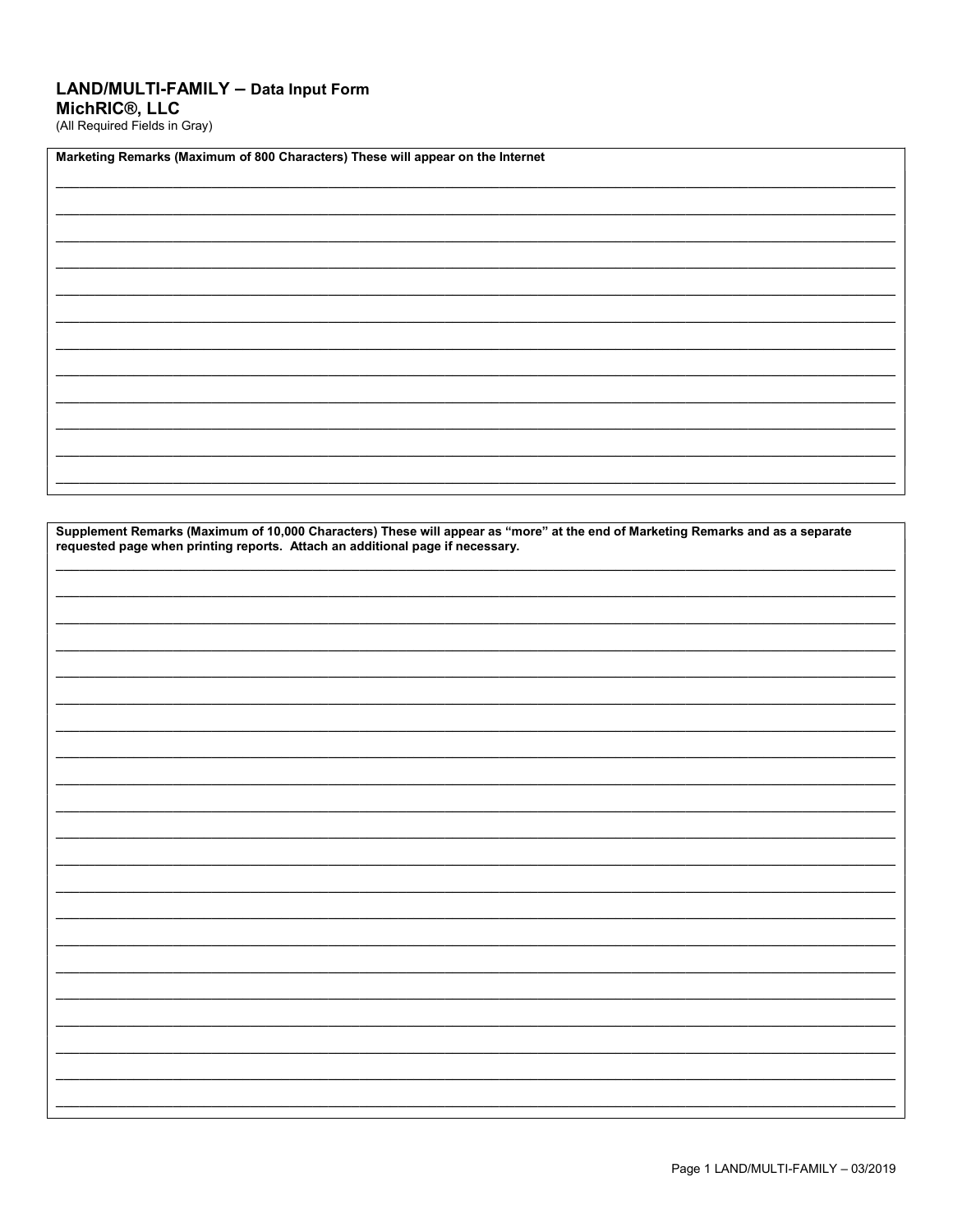## LAND/MULTI-FAMILY - Data Input Form MichRIC<sup>®</sup>, LLC

(All Required Fields in Gray)

### **Directions to Property (Maximum of 400 Characters)**

Agent-Only Remarks (Maximum of 500 Characters)

**Legal Description (Maximum of 400 Characters)**